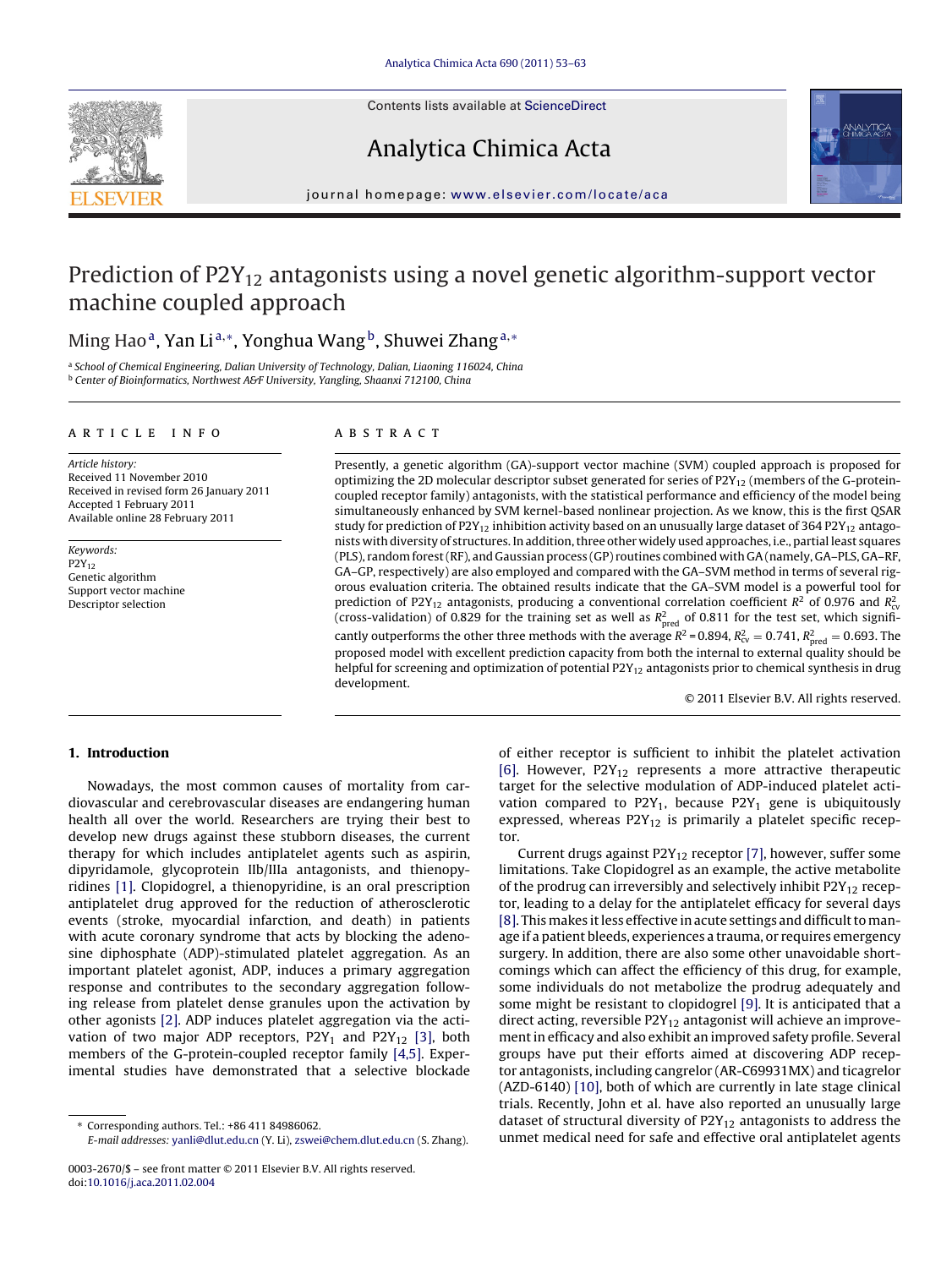with good human platelet rich plasma potency, selectivity, in vivo efficacy and oral bioavailability.

As we know, novel medicines are typically developed using a trial and error approach which is normally costly and time-consuming. The application of in silico methods such as quantitative structure-activity relationship (QSAR) to this issue has the potential to decrease substantially the time and effort required to discover new drugs or improve current ones in terms of the efficacy [\[11,12\].](#page-9-0) Therefore, in silico approaches have been successfully applied to various fields of biochemistry such as the prediction of chromosome aberrations [\[13\], b](#page-9-0)lood–brain barrierpenetrating agents [\[14\], P](#page-9-0)-glycoprotein substrates and inhibitors [\[15\], e](#page-9-0)tc. However, there is still, to our best knowledge, no report of any computational models for prediction of the  $P2Y_{12}$  inhibition activity up to the present. Therefore, it is necessary to build a predictive QSAR model to fill this gap.

Among the QSAR investigations, one of the important factors affecting the quality of the model is the molecular descriptors used to extract the structural information that is suitable for the model development. The software Mold<sup>2</sup> [\[16\]](#page-9-0) enables a rapid calculation of a large and diverse set of descriptors encoding two-dimensional (2D) chemical structure information. By comparative analysis of Mold<sup>2</sup> descriptors with those calculated by Cerius<sup>2</sup>, Dragon or MolconnZ on several data sets it has been demonstrated that Mold<sup>2</sup> descriptors convey a similar amount of information as these widely used software packages [\[16\].](#page-9-0) Although serving as free available software, Mold<sup>2</sup> has been proved suitable not only for the QSAR research [\[17\], b](#page-9-0)ut also for virtual screening of large databases in drug development [\[16\].](#page-9-0)

The selection of appropriate approaches to building the models is another key factor to produce an accuracy prediction. Often used statistical methods include the simple but interpretable multiple linear regression (MLR) [\[18\], P](#page-9-0)LS [\[19\]](#page-9-0) and nonlinear, relatively not prone to interpretable but often highly predictive methods such as artificial neural networks (ANN) [\[20\]](#page-9-0) and recently popular SVM, RF, GP and so forth [\[21–24\], w](#page-9-0)hich is just the case in this work. All of these methods have a proven record of successful applications in QSAR modeling. However, several of them also often suffer several limitations. For example, traditional statistical method like MLR can only handle data sets where the number of descriptors  $(p)$ is smaller than that of the molecules  $(n)$ , unless a pre-selection of the descriptors is executed (e.g. by using successive projections or genetic algorithms [\[25,26\], e](#page-9-0)tc.). Also they are not flexible enough and do not account for nonlinear behavior [\[21\]. S](#page-9-0)VM, a relatively new nonlinear technique employed in classification and regression problems [\[27\], i](#page-9-0)s not robust to the presence of a large number of irrelevant descriptors [\[21\]. P](#page-9-0)LS is a popular computational method that expresses a dependent variable in terms of linear combinations of the independent variables commonly known as principal components. However, PLS may not be suitable for handling multiple mechanisms of action [\[21\],](#page-9-0) such as the nonlinear biological behaviors.

Thus, in the present work for purpose of obtaining mathematic models with highly statistical performance and efficiency, GA is selected as the feature selection method to obtain the optimal descriptor subset when dealing with a number of descriptors. As a state-of-art algorithm that has found success in a variety of areas, SVM, has been used as a classifier in the wrapper feature selection method [\[28\]. A](#page-9-0)mong the many wrapper algorithms used, the GA, which solves optimization problems using the evolution with appropriate crossover and mutation operators, has been proven as promising one due to its prominent capability in solving global optimization problems. However, existing GA-based wrapper was primarily developed for optimizing either the feature subset selection [\[29,30\]](#page-9-0) or optimizing the parameters of various algorithms [\[31\].](#page-9-0) However, in SVM regression analysis, a key problem is that the model efficiency is not only largely dependent on the feature subset, but also on the kernel parameters needed to be optimized simultaneously in the model generation process [\[32\]. I](#page-9-0)n light of this, for the first time in this work, we have adopted GA to optimize the SVM parameters (including not only the C and the kernel function  $\gamma$ , but also the variable  $\varepsilon$  for the radial basis function kernel) and descriptor subset simultaneously to build a reliable model. In addition, for comparison with the GA–SVM, three other popular methods, i.e., GA–PLS, GA–RF and GA–GP, are also applied using the same dataset.

### **2. Material and experimental methods**

#### 2.1. Data sets

A large, diverse dataset of 364 antagonists of  $P2Y_{12}$  with definitive biological values, were collected from literatures [\[33–36\]](#page-9-0) published by the same research group. The experimental  $IC_{50}$  values of all the molecules were from human platelet rich plasma incubated with 20  $\mu$ M ADP. Here, the converted molar pIC<sub>50</sub>  $(-\log$  IC<sub>50</sub>) values, ranging from 4.013 to 6.678 M, were used as the dependent variables in the QSAR regression analysis to improve the normal distribution of the experimental data points. As to the selection of training/test sets which plays a crucial role in the QSAR modeling, two split formats of approaches including (1) the single pair of training/test sets [\[37–40\]](#page-9-0) which is usually based on the descriptors space such as Kennard–Stone (KS) algorithm and Kohonen self-organizing mapping, and (2) the repeated splitting of data to training/test sets [\[21,41\]\)](#page-9-0) both have a good record of successful applications in QSAR modeling. Thus in this present work, the whole data set was divided into training (291 compounds) and test (73 compounds) sets in a ratio of 4:1 based on Kennard–Stone algorithm, which guarantees that the points of the training set are distributed evenly within the whole area occupied by representative points, and the closeness condition of the test set points to the training ones is satisfied [\[42\]. S](#page-9-0)ince KS has been reported [\[43\]](#page-9-0) to be superior to both the random sampling (RS) and Kohonen selforganizing mapping [\[44,45\],](#page-9-0) it has also been successfully applied to many QSAR researches [\[39,43,46\].](#page-9-0) [Table 1](#page-2-0) shows several representative compounds together with their activity. All information about the 364 compounds with their diverse scaffolds of structures is provided in [Table S1 \(Supporting information\).](#page-9-0)

#### 2.2. Descriptors calculation and pre-processing

Construction of the 2D prediction models firstly depends on the generation of molecular descriptors. By simply using various molecular modeling tools, it is possible to calculate thousands of these descriptors directly from the structure of any particular molecule. In the present work, all two-dimensional structures of the dataset were built with the ISIS/Draw 2.3 program [\[47\],](#page-9-0) and converted SDF format by Open Babel software package [\(http://openbabel.sourceforge.net/\)](http://openbabel.sourceforge.net/). The final structures were transferred into Mold<sup>2</sup> [\[16\],](#page-9-0) a free program available to public, to calculate molecular descriptors. The Mold<sup>2</sup> software package can calculate 777 molecular descriptors solely from 2D chemical structures. Hong et al. have reported that the models generated using Mold<sup>2</sup> descriptors were comparable to those generated using descriptors from the compared commercial software packages. In our work, all original 777 molecular descriptors were calculated, which were then preprocessed (also called unsupervised selected) as follows: (1) descriptors containing greater than 85% zero values were removed; (2) zero- and near zero- variance predictors were removed because such descriptors may cause the model to crash or the fit to be unstable; and (3) one of the two descriptors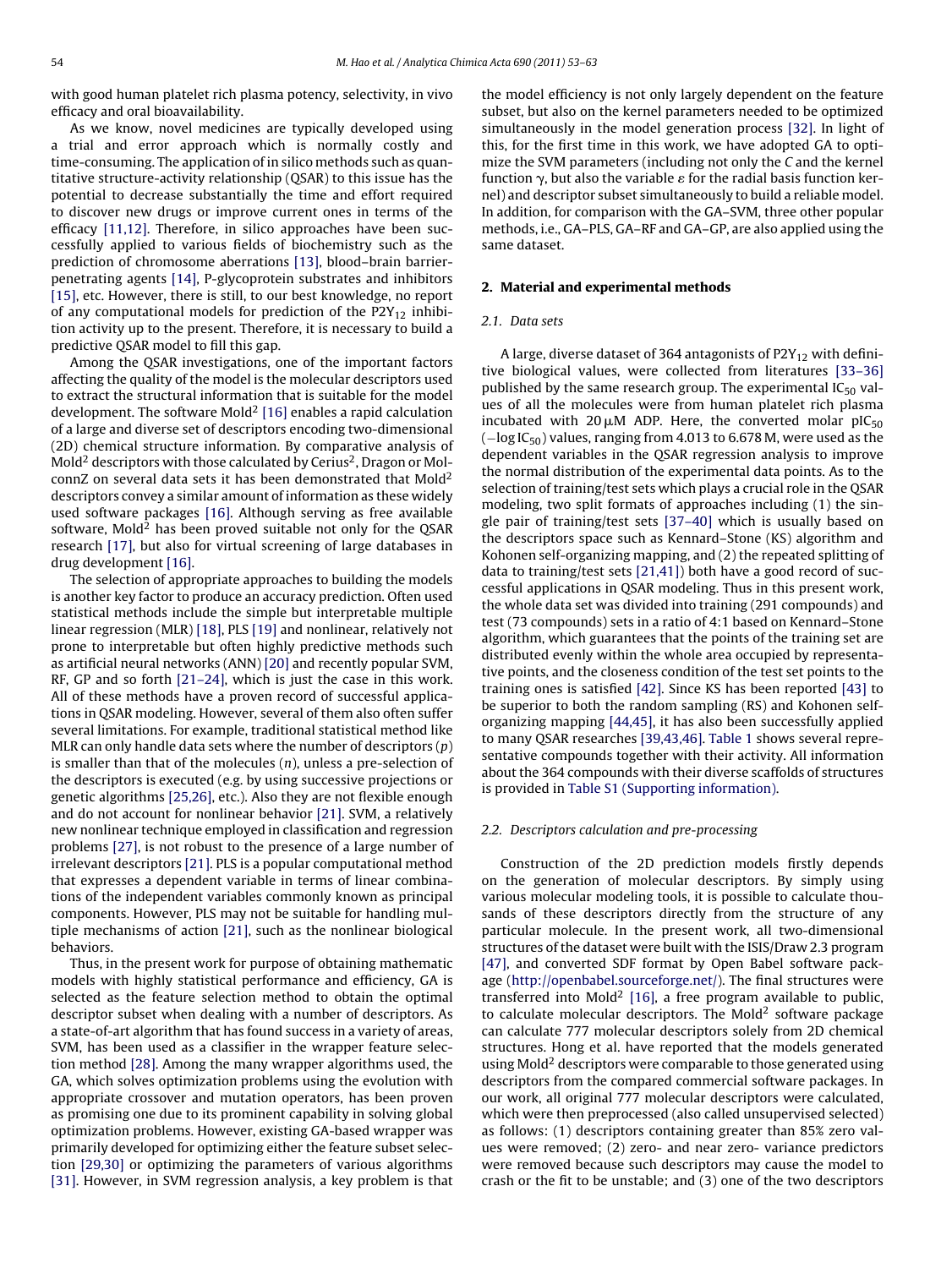#### <span id="page-2-0"></span>**Table 1**

Representative chemical structures, actual and predicted activities by GA-SVM, GA-PLS, GA-RF and GA-GP models based on 364 P2Y<sub>12</sub> antagonists of diverse structures.



| Compd.           | Scaffold     | Substitute        |                                      | $pIC_{50}$ (M) | GA-SVM | GA-PLS | $GA-RF$ | $GA-GP$ | Ref.   |
|------------------|--------------|-------------------|--------------------------------------|----------------|--------|--------|---------|---------|--------|
|                  |              | $R_1$             | ${\mathbb R}$                        |                |        |        |         |         |        |
| 1                | Α            | -                 | $(CH2)3CF3$                          | 4.155          | 4.207  | 4.206  | 4.413   | 4.645   | $[33]$ |
| $\overline{c}$   | Α            | -                 | $CH2$ <i>c</i> Pent                  | 4.086          | 4.138  | 3.939  | 4.208   | 4.701   | $[33]$ |
| 3                | Α            | -                 | $(CH2)2CH(CH3)2$                     | 4.056          | 4.108  | 4.309  | 4.232   | 4.580   | $[33]$ |
| 191 <sup>a</sup> | B            | Bu                | O(CH <sub>2</sub> ) <sub>2</sub> OH  | 5.108          | 5.181  | 5.040  | 5.066   | 5.150   | $[34]$ |
| 192              | B            | Pent              | $O(CH_2)_2OH$                        | 4.939          | 4.991  | 4.843  | 4.988   | 5.020   | $[34]$ |
| 193              | B            | Et                | O(CH <sub>2</sub> ) <sub>2</sub> OMe | 5.237          | 5.199  | 4.872  | 5.170   | 4.914   | $[34]$ |
| 194              | B            | Allyl             | O(CH <sub>2</sub> ) <sub>2</sub> OMe | 4.876          | 4.928  | 4.764  | 4.929   | 4.940   | $[34]$ |
| 196 <sup>a</sup> | $\, {\bf B}$ | Bu                | O(CH <sub>2</sub> ) <sub>2</sub> OMe | 5.357          | 5.487  | 5.118  | 5.306   | 5.162   | $[34]$ |
| 297a             | C            | Pent              | NMe <sub>2</sub>                     | 6.000          | 5.989  | 5.806  | 5.805   | 6.016   | $[36]$ |
| 298              | C            | Bu                | NEt <sub>2</sub>                     | 5.620          | 5.672  | 5.704  | 5.694   | 5.788   | $[36]$ |
| 299              | C            | Pent              | NE <sub>t<sub>2</sub></sub>          | 5.658          | 5.751  | 5.719  | 5.692   | 5.758   | $[36]$ |
|                  |              |                   |                                      |                |        |        |         |         |        |
| 305 <sup>a</sup> | C            | Pent              |                                      | 6.125          | 6.188  | 6.107  | 6.023   | 5.905   | $[36]$ |
| 323 <sup>a</sup> | D            | -                 | H                                    | 5.721          | 5.487  | 5.284  | 5.642   | 5.534   | $[36]$ |
| 324              | D            | $\qquad \qquad -$ | Me                                   | 5.638          | 5.593  | 5.393  | 5.656   | 5.572   | $[36]$ |
| 325              | D            | Ξ.                | Pr                                   | 5.301          | 5.447  | 5.366  | 5.499   | 5.488   | $[36]$ |
| 326 <sup>a</sup> | D            | -                 | (CH <sub>2</sub> ) <sub>2</sub> OH   | 5.745          | 5.657  | 5.322  | 5.677   | 5.680   | $[36]$ |
| 329a             | D            |                   | $(CH_2)_2NH_2$                       | 5.959          | 6.210  | 6.047  | 5.833   | 6.061   | $[36]$ |
| 330              | D            | -                 | $(CH_2)_2NMe_2$                      | 6.292          | 6.240  | 5.943  | 6.128   | 6.080   | $[36]$ |

.

<sup>a</sup> Test set.

that have the absolute correlations above 0.75 was omitted. After these steps, the number of the descriptors was reduced to 106 for further research. In addition, in each case, descriptors were scaled according to the following formula:

$$
X_{ij}^n = \frac{X_{ij} - X_{j,\text{min}}}{X_{j,\text{max}} - X_{j,\text{min}}} \tag{1}
$$

where  $X_{ij}$  and  $X_{ij}^n$  are the non-scaled and scaled  $j$ th descriptor values for compound *i*, respectively, and  $X_{j,\text{min}}$  and  $X_{j,\text{max}}$  are the minimum and maximum values for jth descriptor, respectively. Thus, for all descriptors,  $min(X_{ij}^n) = 0$  and  $max(X_{ij}^n) = 1$ .

### 2.3. GA–SVM

Genetic algorithm, derived from Darwin's theory of natural selection and evolution, is a highly efficient optimization algorithm which has already been successfully applied in many QSAR analyses [\[48,49\].](#page-9-0) GA works with a set of candidate solutions called a population. Based on the Darwinian principle of survival of the fittest, GA obtains the optimal solution after a series of iterative computations (i.e., selection or reproduction, crossover or recombination, and mutation). For variable selection issue, the binary

coding form of each chromosome is adopted with 1 and 0 representing selected and non-selected descriptors, respectively. Crossover, the critical genetic operator that allows new solution regions in the search space to be explored, is a random mechanism for exchanging genes between two chromosomes using different crossover strategies [\[32,50,51\]. T](#page-9-0)he simplest one point crossover was employed in our study. In mutation the genes may occasionally be altered, i.e., in binary code genes the code may be changed from 0 to 1 or vice versa. Children replace the old population using the elitism or diversity replacement strategy and form a new population in the next generation. The evolutionary process operates many generations until the termination condition is satisfied [\[32,52,53\]. T](#page-9-0)he detailed methodology about GA has been described everywhere [\[53,54\].](#page-9-0)

Support vector machines are a relatively new type of learning algorithm originally introduced by Vapnik and co-workers [\[55\]. B](#page-9-0)ecause of many attractive features and promising empirical performances, it is gaining increasing popularity in many fields including QSAR analysis [\[56\]. A](#page-9-0)lthough SVM is initially developed for binary classification, it has been extended to solve regression problems with the given data set  $D = \{(x_i, y_i)\}_{i=1}^N$  obtained from a latent function by the introduction of  $\varepsilon$ -insensitive loss function, where  $x_i$  means the sample vector,  $y_i$  the corresponding response,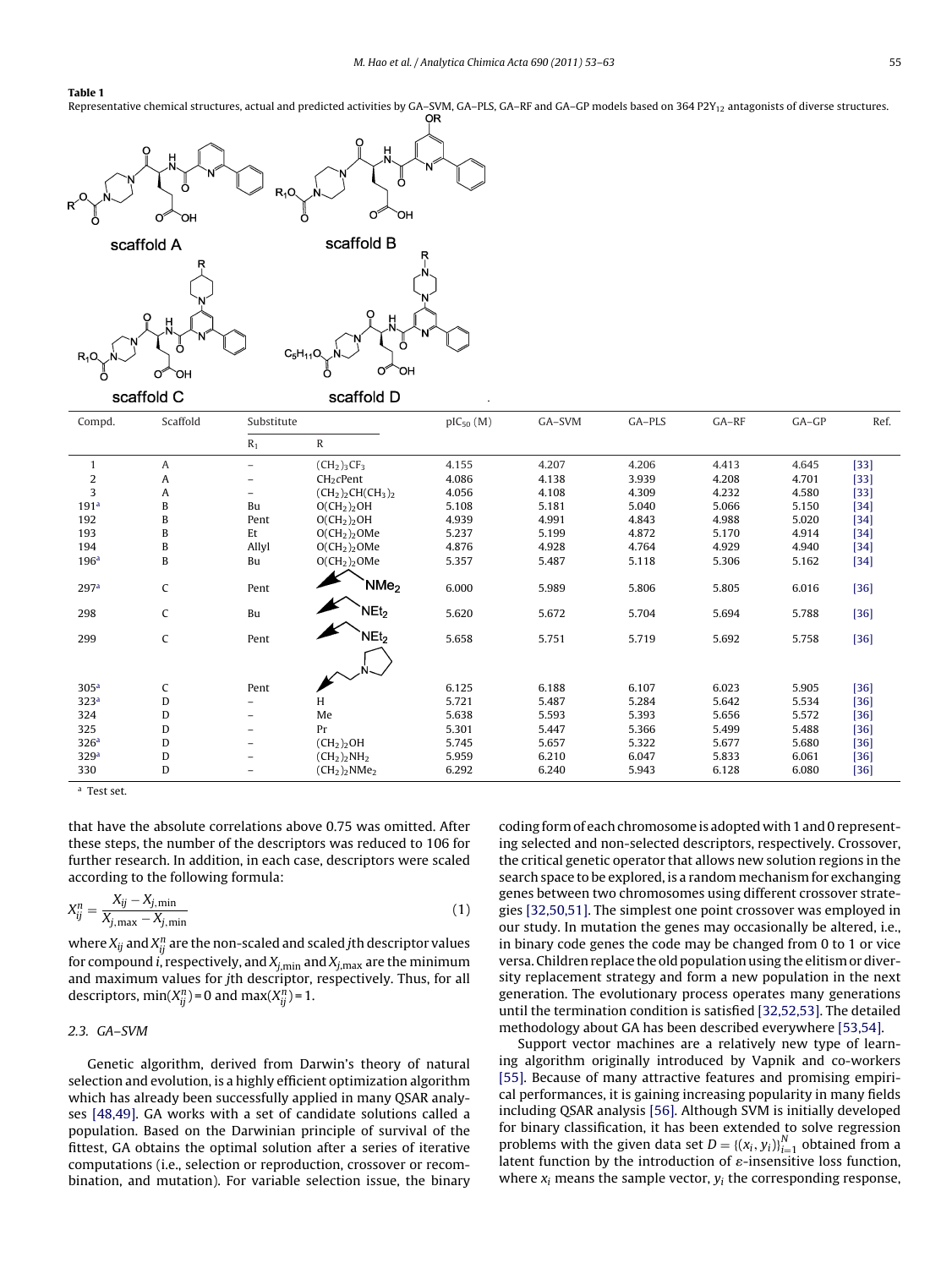<span id="page-3-0"></span>

| $\sim$<br>U | $\cdots$ $\cup$ $\cdots$ | $C_{nc}$ | $\gamma_1$ | $\gamma$<br>. 1<br>. | $\sim$<br>$^{\prime}$ n $\gamma$ | $\varepsilon_1$ | $\ldots \varepsilon_k \ldots$ | $\epsilon_{\text{nc}}$ |  | $\cdots$ / $m \cdots$ | ./nt |
|-------------|--------------------------|----------|------------|----------------------|----------------------------------|-----------------|-------------------------------|------------------------|--|-----------------------|------|

**Fig. 1.** The chromosome representation (including four parts of C,  $\gamma$ ,  $\varepsilon$  and the features mask).

and N the number of samples. Since for the present work, the main aim employing SVM is to predict  $P2Y_{12}$  inhibition activity which belongs to the regression issue, the support vector regression (SVR) is simply introduced with the standard form of SVR as follows [\[57\]:](#page-9-0)

$$
\min_{w,b,\xi,\xi^{*}} \frac{1}{2} w^{T} w + C \sum_{i=1}^{N} (\xi_{i} + \xi_{i}^{*})
$$
\n
$$
\text{s.t.} \begin{cases}\n w^{T} \phi(x_{i}) + b - z_{i} \leq \varepsilon + \xi_{i} \\
z_{i} - w^{T} \phi(x_{i}) - b \leq \varepsilon + \xi_{i}^{*} \\
\xi_{i}, \xi_{i}^{*} \geq 0, \quad i = 1, ..., N\n\end{cases} (2)
$$

The dual is:

$$
\min_{\alpha,\alpha^*} \frac{1}{2} (\alpha_i - \alpha_i^*)^T Q (\alpha - \alpha_i^*) + \varepsilon \sum_{i=1}^N (\alpha_i + \alpha_i^*) + \sum_{i=1}^N z_i (\alpha_i - \alpha_i^*)
$$
\n
$$
\text{s.t.} \sum_{i=1}^N (\alpha_i - \alpha_i^*) = 0, \quad 0 \le \alpha_i, \quad \alpha_i^* \le C, \quad i = 1, ..., N
$$
\n
$$
(3)
$$

where  $Q_{ij} = K(x_i, x_j) \equiv \phi(x_i)^T \phi(x_i)$ .

For SVR, the input  $x$  is mapped into a higher dimensional feature space by the use of a kernel function (often used in SVM including linear, polynomial, radial basis function, and sigmoid function), and then a linear model given in Eq. (4) is constructed in this feature space:

$$
f(x, \omega) = \sum_{j=1}^{m} \omega_j g_j(x) + b \tag{4}
$$

where  $g_i(x)$ ,  $j = 1, \ldots, m$  represents a set of nonlinear transformations,  $\omega_i$  and b are the coefficient and bias terms, respectively.

The generalization performance of SVR depends on a good setting of parameters:  $C$ ,  $\varepsilon$ , the kernel type and corresponding kernel parameters. The selection of the kernel function and corresponding parameters is very important because they define the distribution of the training set samples in the high dimensional feature space. There are four possible choices of kernel functions available in normal algorithms [\[58\], i](#page-9-0).e., linear, polynomial, radial basis function, and sigmoid function. For regression tasks, the radial basis function kernel is often used because of its effectiveness and speed in training process. It was also used for all SVR models in our study. For the RBF kernel, the most important parameter is the width  $\gamma$  of the radial basis function. The previous references [\[59\]](#page-9-0) have illustrated that C is a regularization parameter that controls the trade-off between maximizing the margin and minimizing the training error. If C is too small, then insufficient stress will be placed on fitting the training data. If  $C$  is too large, then the algorithm will overfit the training data. The optimal value for  $\varepsilon$  depends on the type of noise present in the data, which is usually unknown. Even if enough knowledge of the noise is available to select an optimal value for  $\varepsilon$ , there is the practical consideration of the number of resulting support vectors.  $\varepsilon$ -insensitivity prevents the entire training set meeting boundary conditions and so allows for the possibility of sparsity in the dual formulation's solution. The value of  $\varepsilon$  can affect the number of support vectors used to construct the regression function, where the bigger  $\varepsilon$  is, the fewer support vectors are selected. In the present work, a genetic algorithm approach was employed to simultaneously optimize the parameters (including the C, width  $\gamma$  and  $\varepsilon$ ) and feature subset.

Since RBF has been selected as a kernel function of SVR, its three parameters (C,  $\gamma$  and  $\varepsilon$ ) and the descriptors used as input must be optimized using our proposed GA-based system. The chromosome comprises four parts, C,  $\gamma$ ,  $\varepsilon$  and the features mask as described formation [\[32\]](#page-9-0) previously. The binary coding system was used to represent the chromosome in this work. Fig. 1 shows the binary chromosome representation in our design process, where the definitions of the parameters are:  $C_i$  represents the *i*th bit's value of bit string that represents parameter C, and  $n_c$  is the number of bits representing parameter C;  $\gamma_j$  represents the jth bit's value of bit string that represents parameter  $\gamma$ , and  $n_\gamma$  is the number of bits representing parameter  $\gamma;$   $\varepsilon_k$  represents the  $k$ th bit's value of bit string that represents parameter  $\varepsilon$ , and  $n_{\varepsilon}$  is the number of bits representing parameter  $\varepsilon$ ;  $f_m$  represents the mask value of mth feature, and  $n_f$  is the number of bits representing the selected features, respectively.  $n_c$ ,  $n_\gamma$  and  $n_f$  can be modified according to the calculation precision and/or efficiency required ( $n_c$  = 20,  $n_\gamma$  = 20,  $n_\varepsilon$  = 20 and  $n_f$  is the total 106 number of descriptors in the present work).

According to Eq. (5), the bit strings representing the genotype of parameters C,  $\gamma$  and  $\varepsilon$  in Fig. 1 were transformed into their phenotypes. Note that the precision of representing parameter depends on the length of the bit string ( $n_c$ ,  $n_\gamma$  and  $n_\varepsilon$  ), and the minimum and maximum values of the parameter are determined by the designer. For chromosome representing the feature mask, the bit with value '1' represents that the feature is selected, and '0' indicates that the feature is not selected.

$$
p = \min_{p} + \frac{\max_{p} - \min_{p}}{2^{l} - 1} \times d \tag{5}
$$

where p is the phenotype of the bit string;  $\min_p$  and  $\max_p$  are the minimum and maximum values of the parameter, respectively; d represents the decimal value of bit string and  $l$  is the length of the bit string.

To evaluate whether an individual is fit to survive, fitness function is needed in the GA. In the GA–SVM model, we used two criteria, namely mean squared error based on 10-fold crossvalidation (MSECV) and the number of selected features, to design the fitness function. The principle is that individuals with low MSECV and small number of features have a high fitness value, and thus a high probability to be passed to the next generation. A single objective fitness function that combines the two goals into one was designed to solve the multiple criteria problem [\[32\], w](#page-9-0)ith a formula as below:

fitness = 
$$
w_a \times \text{MSECV} + w_b \times \sum_{i=1}^{n_f} f_i
$$
 (6)

where  $w_a$  represents the weight value for MSECV,  $w_b$  for the number of features respectively.  $f_i$  is the mask value of the *i*th feature where '1' represents that feature  $i$  is selected and '0' represents that feature *i* is not selected. In this equation,  $w_a$  can be adjusted to 100% if MSECV is the most important and generally,  $w_a$  can be set from 75% to 100% according to user's requirements. In our study, we set  $w_a$  to 100% for the purpose of high predictive ability after we systematically changed the weight values.

[Fig. 2](#page-4-0) depicts the design of the proposed GA–SVM approach whose detailed explanation is as follows: (1) converting genotype to phenotype. Each parameter and descriptor chromosome was converted from its genotype into a phenotype; (2) feature subset. After the genetic operation and the converting of each feature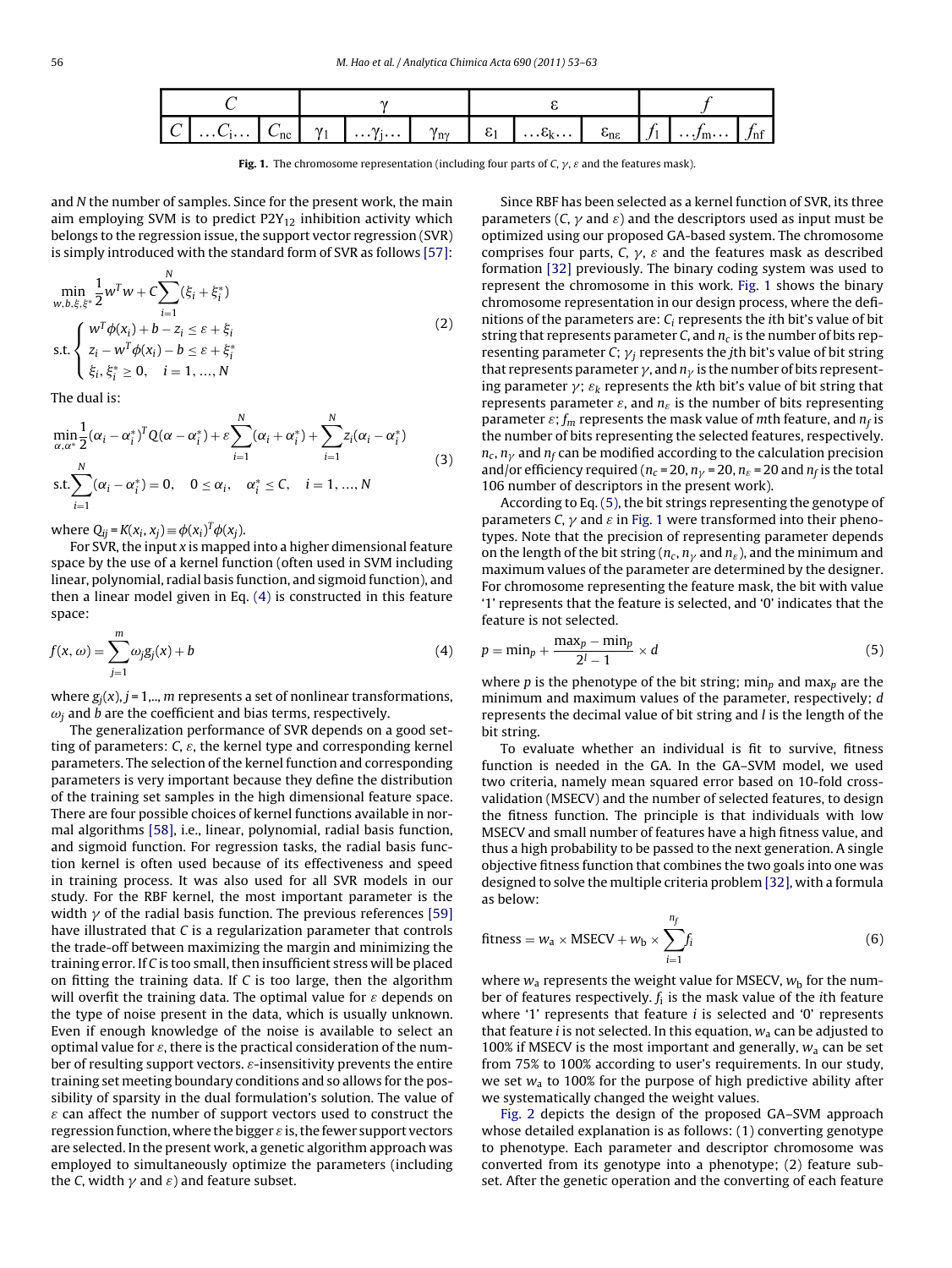<span id="page-4-0"></span>

**Fig. 2.** System architecture of the proposed GA–SVM.

subset chromosome from the genotype into phenotype, a feature subset can be determined; (3) fitness evaluation. For each chromosome representing C,  $\gamma$ ,  $\varepsilon$  and selected features, training dataset is used to train the SVM, while the testing dataset is used to calculate MSECV. When the MSECV is obtained, each chromosome is evaluated by the fitness function described in Eq. [\(6\);](#page-3-0) (4) termination criteria. When the termination criteria are satisfied, the process ends; otherwise, we proceed with the next generation; and (5) genetic operation. In this step, the system searches for better solutions by genetic operations, including the selection, crossover, mutation, and replacement [\[32\].](#page-9-0) After these steps, the optimal parameters (C,  $\gamma$ ,  $\varepsilon$ ) and descriptor subset determined will also be served as input to the other three statistical methods for the further investigation and comparison.

#### 2.4. GA–PLS

PLS is similar to principal components regression but with both the independent and dependent variables involved in the generation of the orthogonal latent variables rather than only independent variables used. PLS is based on the projection of the original multivariate data matrices down onto smaller matrices (T, U) with orthogonal columns, which relates the information in the response matrix Y to the systematic variance in the descriptor matrix X, as shown below:

$$
X = \bar{X} + TP' + E \tag{7}
$$

$$
Y = \bar{Y} + UC' + F \tag{8}
$$

$$
U = T + H \tag{9}
$$

where  $\overline{X}$  and  $\overline{Y}$  are the corresponding mean value matrices, T and U are the matrices of scores that summarize the  $x$  and  $y$  variables respectively, P is the matrix of loadings showing the influence of the x variables in each component, C is the matrix of weights expressing the correlation between Y and  $T(X)$ , E, F, and H are the corresponding residuals matrices, respectively. PLS calculations also give an auxiliary matrix (PLS weights), which expresses the correlation between U and X and is used to calculate the  $T[60]$ . Determination of the significant number ofmodel dimensions wasmade by cross-validation [\[61\].](#page-9-0)

Up to date, PLS regression algorithms have been extended to various methods such as the kernel algorithm, the wide kernel algorithm, SIMPLS algorithm and the classical orthogonal scores algorithm in the R package pls [\[62\]. I](#page-9-0)n the present study, the kernel algorithm was selected to build the QSAR models, and the optimal principal component with the lowest root-mean-squarederror (RMSE) according to the following equation was selected based on 10-fold cross validation for further analysis.

$$
RMSE = \sqrt{\frac{\sum_{i=1}^{n} (y_i - \hat{y}_i)^2}{n}}
$$
 (10)

where  $y_i$  is the actual output and  $\hat{y}_i$  is the predicted output of the model, and  $n$  is the number of compounds in the analyzed set, respectively.

To reduce noise and enhance prediction performance, in the present work, a simple combination use of PLS method with genetic algorithm was also carried out to select the optimal descriptors for building PLS regression model. Here, the minimum MSE based on the 10-fold cross-validation was adopted as the fitness function. And the GA parameters were set as follows: the number of individual (NIND) of 50, the max number of generation to evolve (MAXGEN) of 200, the gap between the two generation (GGAP) of 0.9, and the probability of crossover  $(P_c)$  of 0.7 and others were set to default values in the GA toolbox.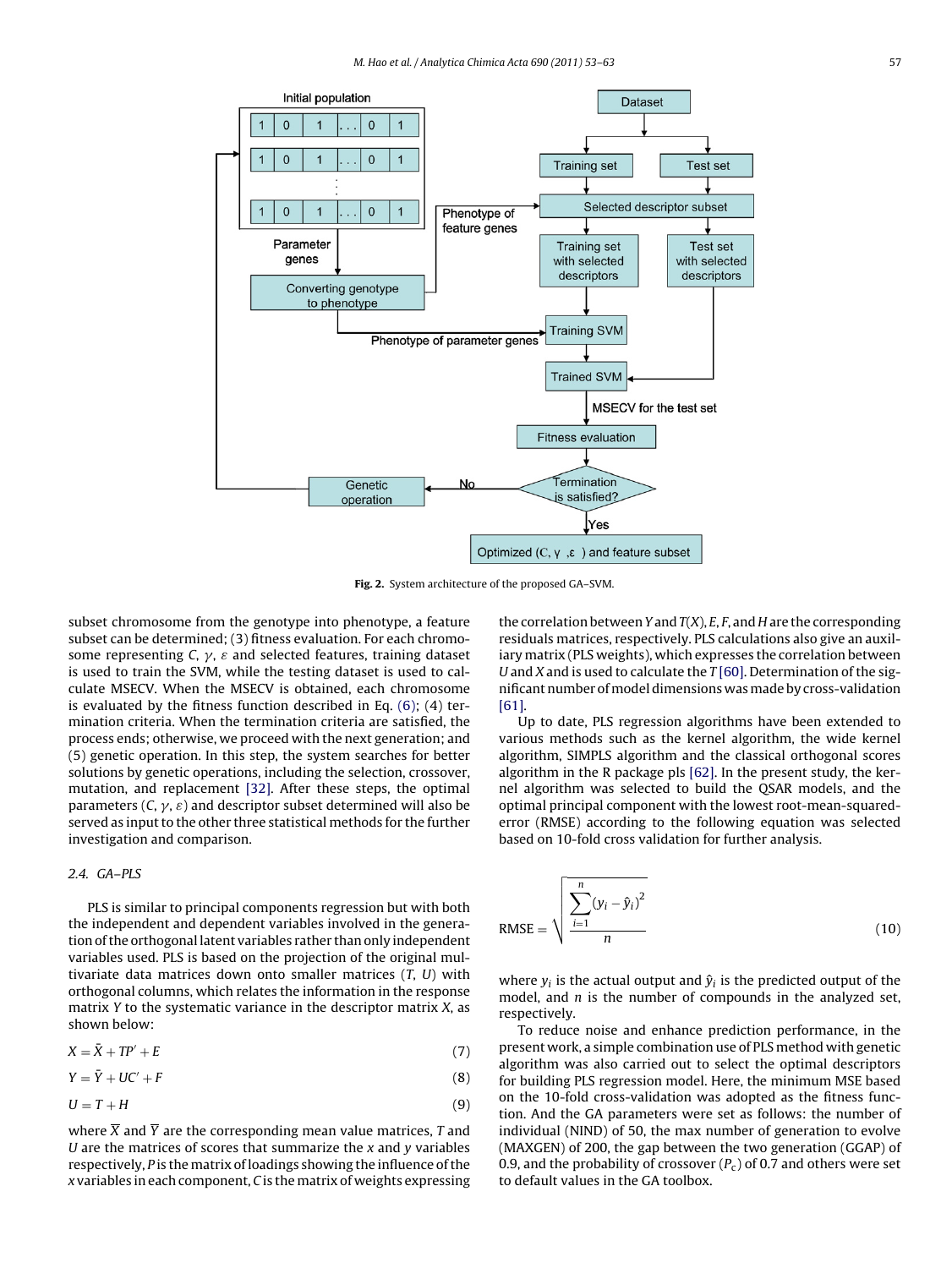### 2.5. GA–RF

RF models were constructed according to the described original RF algorithm [\[63\]. R](#page-9-0)F is an ensemble of single decision trees, which ensemble produces a corresponding number of outputs and the outputs of all trees are aggregated to obtain one final prediction. The training algorithm of RF for regression can be briefly summarized as follows: (1) draw N bootstrap samples from the original training set; (2) construct an unpruned tree  $T_p$  ( $p = 1, \ldots, N$ ) with each training set  $B_p$ . At each node, rather than choosing the best split among all predictors, randomly sample  $m_{\text{trv}}$  of the predictors and then choose the best split from among those variables. The tree is grown to the maximum size and not pruned back; and (3) predict the N trees by average for regression. RF algorithm is the same as Bagging when  $m_{\text{trv}} = p$  and the tree growing algorithm used in RF is CART. RF algorithm is efficient especially when the number of descriptors  $(p)$  is very large, with the reason that RF only tests the  $m_{\text{trv}}$  of the descriptors rather than the p, where the default  $m_{\text{trv}}$  is one-third of the number of descriptors  $(p)$  for regression. Thus,  $m_{\text{trv}}$ is very small so that the search is very fast. In addition, RF is more efficient than a single tree deriving from that RF does not do any pruning at all, while a single tree needs some pruning using cross validation that can take up a significant portion of the computation time to get the right model complexity.

RF possesses its own reliable statistical characteristics based on OOB set prediction, which could be used for validation and model selection with no cross-validation performed. It was shown that the prediction accuracy of an OOB set and a 5-fold cross validation procedure was near the same [\[21\]. A](#page-9-0)lthough RF performs relatively well "off the shelf" without expending much effort on the parameter tuning or variable selection [\[21\], i](#page-9-0)t is also of importance for carrying out some tentative investigations on the changes of  $m_{\text{trv}}$ or descriptor selection to optimize the performance of RF.

Random forest, as a new classification and regression tool, has not been frequently applied in QSAR, QSPR (quantitative structure–property relationship). Thus it is necessary to investigate whether RF can obtain better statistical performance for the current dataset. Here, we just present a brief introduction about RF, for more details please see the corresponding important literatures [\[21,63\]. I](#page-9-0)t has been reported that RF can show excellent performance even when most predictive variables are noise, and be used when the number of variables is much larger than the number of observations, and returns measures of variable importance [\[21,63\]. H](#page-9-0)owever, for approaching an ideal regression model (with high prediction accuracy by using less number of descriptors), a variable selection process is still required. To achieve the above object, in this work, the GA variable selection method using MSE based on out-of-bag of RF as the fitness function was carried out to achieve regression task for the current  $P2Y_{12}$  antagonists. The GA parameters were set to be the same as those of PLS. And performance measures of the RF model, presently, were employed using the R package randomForest [\[64\].](#page-9-0)

# 2.6. GA–GP

Preliminarily used in QSAR field, the Gaussian process (GP) [\[65\],](#page-9-0) in the present study, was also introduced to predict the  $P2Y_{12}$ antagonists activity. Pioneering works were made by Burden [\[66\]](#page-9-0) who demonstrated that GP can be applied in the QSAR modeling of data sets of compounds active at the benzodiazepine and muscarinic receptors, etc. In addition, researchers [\[67–70\]](#page-9-0) also reported satisfactory statistical prediction performances of GP on a series of pharmacokinetic properties. Recently, GP was adopted not only for implementing the automatic QSAR modeling of ADME properties [\[71\], b](#page-9-0)ut also for executing multivariate spectroscopic calibration [\[72\].](#page-9-0) All these works confirmed the feasibility of GP's application on QSAR studies as a promising machine learning tool. In view of this, GP is also introduced in the QSAR modeling of  $P2Y_{12}$  inhibition presently.

Being defined simply as a collection of random variables which have a joint Gaussian distribution, a Gaussian process is completely characterized by itsmean and covariance function. One usually considers the mean function to be zero everywhere. The covariance function defines nearness or similarity between the values of targets (predictions) at two input points. More details can be found in [\[65\].](#page-9-0)

In the current work, to determine the best variables for building the GP model, the Netlab toolbox was used to perform the Gaussian process combined with the genetic algorithm [\(http://www1.aston.ac.uk/eas/research/groups/ncrg/resources/](http://www1.aston.ac.uk/eas/research/groups/ncrg/resources/netlab/) netlab/). Here, the squared exponential was selected as covariance function, and other parameters were set by default. During this process, it should be pointed out that for comparison the same GA parameters set as those used in PLS and RF modeling were adopted. Besides, the MSE based on 10-fold cross-validation was employed as the fitness function. After the determination of the optimal descriptors, we carried out further calculation of GP using the R package kernlab [\[73\].](#page-9-0)

#### 2.7. Evaluation of the statistical performance

The statistical performances of the constructed models are usually evaluated by several critical parameters like the square of correlation coefficient ( $R^2$ ), the RMSE described above, and the 10fold cross-validated  $R_{\text{cv}}^2$  [\[74,75\]. I](#page-9-0)n case of the external validation, the predictive capacity of the model we established was judged by its application for prediction of test set activity values, the predictive R<sup>2</sup> (R<sub>pred</sub>) value of which was calculated as follows:

$$
R_{\text{pred}}^{2} = 1 - \frac{\sum_{i=1}^{\text{test}} (y_{i} - \hat{y}_{i})^{2}}{\sum_{i=1}^{\text{test}} (y_{i} - \bar{y}_{\text{tr}})^{2}}
$$
(11)

where  $y_i$  and  $\hat{y}_i$  are the measured and predicted values of the dependent variable (over the test set), respectively, and  $\bar{y}_{tr}$  is the averaged value of the dependent variable for the training set and the summations run over all compounds in the test set.

#### **3. Results and discussion**

#### 3.1. Set parameters of GA–SVM method

These parameters include the range of kernel parameter C,  $\gamma$ ,  $\varepsilon$ , NIND, MAXGEN, GGAP,  $P_c$  and the probabilities of mutation  $(P_m)$ , which are set as follows: the minimum  $C = 0$ , maximum  $C = 200$ , minimum  $\gamma$  = 0, maximum  $\gamma$  = 1000, minimum  $\varepsilon$  = 0.001, maximum  $\varepsilon$  = 1, NIND = 50, MAXGEN = 200, GGAP = 0.9,  $P_c$  is set to 0.7 and  $P_m$ set to default value included in the genetic algorithm tool box.

#### 3.2. Effect of parameter optimization and selected descriptors

The prediction effect of SVM regression systems using the GA method is evaluated by means of 10-fold cross-validation method. The optimal parameters (C,  $\gamma$ ,  $\varepsilon$ ) and proper descriptors are determined when the mean-square-root (MSE) reaches the lowest value in terms of 10-fold cross-validation. Thus, for this dataset, the parameter optimization ended in a lowest MSE of 0.063, the C,  $\gamma$  and  $\varepsilon$  fitted to 7.191, 0.183 and 0.052, respectively. [Table S2](#page-9-0) shows the final 41 descriptors selected and their corresponding definitions.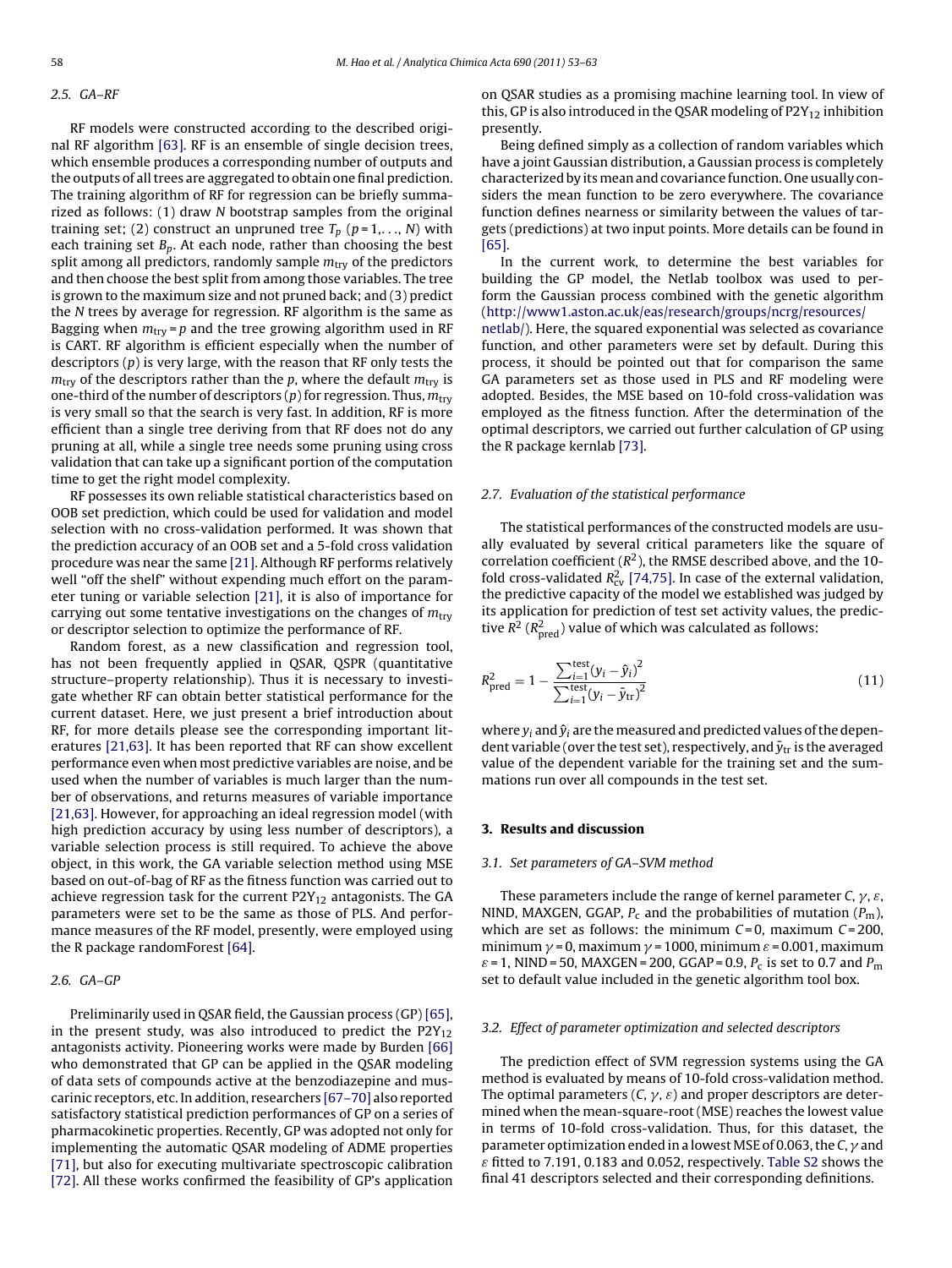### 3.3. Explanation of the descriptors

Presently, a GA–SVM model was developed successfully, with the final number of descriptors reduced to 41 [\(Table S2\)](#page-9-0) from the original 106 ones for further study. Here it should be pointed out that since in most QSAR researches a full direct explanation for all the descriptors involved in the related model is difficult, where most similar reported works all gave few detailed analysis of the descriptors involved in their model development, only a few descriptors in this work were explained. According to the suggestion [\[76\]](#page-10-0) that the number of compounds should be at least 5 times larger than that of the selected independent variables, the models we developed all maintain the recommended ratio. By analyzing these 41 descriptors, some interesting information about  $P2Y_{12}$ -antagonist interaction is inferred as follows.

First of all, in all selected 41 descriptors, the electronic factors are proved to be an important kind of interactions for the binding of  $P2Y_{12}$  with its antagonists. In the present model there are totally 18 descriptors (D464, D467, D472, D475, D478, D499, D500, D504, D508, D509, D525, D529, D551, D552, D559, D585, D590, and D592) that represent certain electronic relevant features possessing about 43% of all selected descriptors, which demonstrates clearly the crucial role of electronic factors playing in describing the inhibition activity of the antagonists. Among these, the descriptors including D464, D467, D472, D475, D478, D499, D500, D504, D508 and D509 all belong to 2D autocorrelation descriptors [\[77\],](#page-10-0) which represent the topological structure of compounds, but are more complex in nature when compared to the classical topological descriptors. The computation of these descriptors involves the summations of different autocorrelation functions corresponding to different structural lags and leads to different autocorrelation vectors corresponding to the lengths of substructural fragments. Keeping in mind of this aspect, the interpretation of the twodimensional autocorrelation descriptors is uneasy. Basically, the pool of 2D autocorrelation descriptors defines a wide 2D space. Herein, on behalf of a greater applicability, the physicochemical properties (atomic Sanderson electronegativities and atomic polarizabilities here) are inserted as weighting components. In addition, D525 and D529 refer to the mean molecular charge indices of order-5 and order-9, respectively. The remaining descriptors (i.e., D551, D552, D559, D585, D590, and D592) are BCUT variables, which are the eigenvalues of modified connectivity matrix, the Burden matrix [\[78,79\]. I](#page-10-0)n fact, the BCUT metrics have been successfully applied to several QSAR studies [\[50,80,81\]. I](#page-9-0)n summary, all these descriptors depicted above represent certain electronic relevant information.

Furthermore, several atom-centred fragment and functional group counts descriptors (D715, D719, D732, D744, D745, D746, D651 and D712) may also be correlated with the H-bond formation process. Third, the hydrophobic or hydrophilic effect is also proven to be important for the inhibition activity of the  $P2Y_{12}$ antagonists. The developed model selects the descriptor relevant to  $log P(D777)$ , which indicates that it is the hydrophobic effect of the ligand that dominates its inhibition activity. Whereas at the same time, the descriptor D775 (hydrophilic factor) which regulates the hydrophilicity of the molecules, is also selected by our model, suggesting that an enhancement of the inhibitory activity may be achieved by substitution with more hydrophilic substituents, while as a complete unit of molecule the antagonist should also hold certain hydrophobic features like the ring-based structures. Finally, it is worthwhile to mention that some other descriptors are also useful in the prediction of  $P2Y_{12}$  inhibition potency which can offer us some important information. For example, D142, one of the topological descriptors, appears in the model as a Balaban type of mean square vertex distance index. It relates to the molecular branching in an isomeric series, which index decreases with the increase of the molecular branching [\[27\]. S](#page-9-0)everal other descriptors are found alone

may not be very conspicuous, but are valuable in the prediction of  $P2Y_{12}$  inhibition activity while coupling with other factors.

In summary, it is concluded that the electronic factors, hydrophobic and H-bond interaction play a central role in the  $P2Y_{12}$ inhibition of the studied antagonists. Partially, our results are supported by some references [\[33–36\]. F](#page-9-0)or example, the report [\[33\]](#page-9-0) indicated the importance of H-bond donors for the inhibition activity and we find that the corresponding descriptor D712 (number of group donor atoms for H-bonds (with N and O)) also plays a part in  $P2Y_{12}$  inhibition.

As expectation, an ideal QSAR model would be robust, sparse, predictive, and interpretable. In many cases, however, such ideal is not easy to achieve with current descriptors and response variable mapping methods, though much effort is being expended. Consequently, QSAR modeling tends to be divided into two classes depending on the intended outcome of the study. Predictive QSAR aims to screen large, chemically diverse compound libraries that are often noisy, thus they often present less descriptors explanation, especially, with various descriptors, which is just the case here. In addition, in case of possible multiple mechanisms of action among the molecules, nonlinear machine learning algorithms are sometimes employed (like SVM) with purpose of making the corresponding models they built be as potent predictive as possible so that new candidates can be assessed prior to synthesis or large databases and virtual libraries be screened for hits, which in turn makes the model interpretation much harder. Interpretative modeling often uses linear simulation tools (like MLR), chemically relevant and interpretable descriptors, and smaller, more congeneric data sets that have usually been measured to a higher degree of accuracy. As a result, it is still a difficult task to produce an as well highly predictive as easily interpretable model. Thus, in terms of developing a highly predictive model, the proposed GA–SVM model in this work could implement this task.

#### 3.4. Performance of different statistical methods

After finishing all above work, four different statistical methods (GA–SVM, GA–PLS, GA–RF and GA–GP) are applied on the dataset and their performances are compared with detailed statistics sum-marized in [Table 2. T](#page-7-0)he representative predicted  $P2Y_{12}$  inhibitory activities by these models are shown in [Table 1, w](#page-2-0)ith the full predicted results listed in [Table S1.](#page-9-0)

#### 3.4.1. GA–SVM

Based on the determined optimal parameters by GA, the SVM model presents an RMSE of 0.133 and 0.209 for the training and test sets, respectively. The determined coefficient  $R^2$  reaches as high as 0.976 with  $R_{\text{cv}}^2 = 0.829$  for the training set. The model predictability is evaluated by an external prediction set, which illustrates  $R_{ts}^2$ and  $R^2_{\text{pred}}$  values of 0.806 and 0.811, respectively. The experimental versus predicted  $P2Y_{12}$  inhibition activity based on the SVM model is shown in [Fig. 3A](#page-7-0).

### 3.4.2. GA–PLS

To investigate whether there is a linear relationship existing between the descriptors and  $P2Y_{12}$  inhibition, the widely used PLS approach is also applied in the present work. After GA–PLS, fiftyseven descriptors are determined and used for further calculation. Based on the lowest 10-fold cross-validation RMSE (0.311), a 27 latent variable QSAR model is obtained. The statistical results of the PLS model present a coefficient of determination  $R^2 = 0.839$ ,  $R_{\text{cv}}^2 = 0.737$  and RMSE = 0.243 for the training set, respectively. The model was also evaluated on unseen chemicals, i.e., the test data, resulted in  $R_{\text{ts}}^2 = 0.594$ ,  $R_{\text{pred}}^2 = 0.577$  and RMSE = 0.312 for the test set, respectively. [Fig. 3B](#page-7-0) presents a visual investigation of the PLS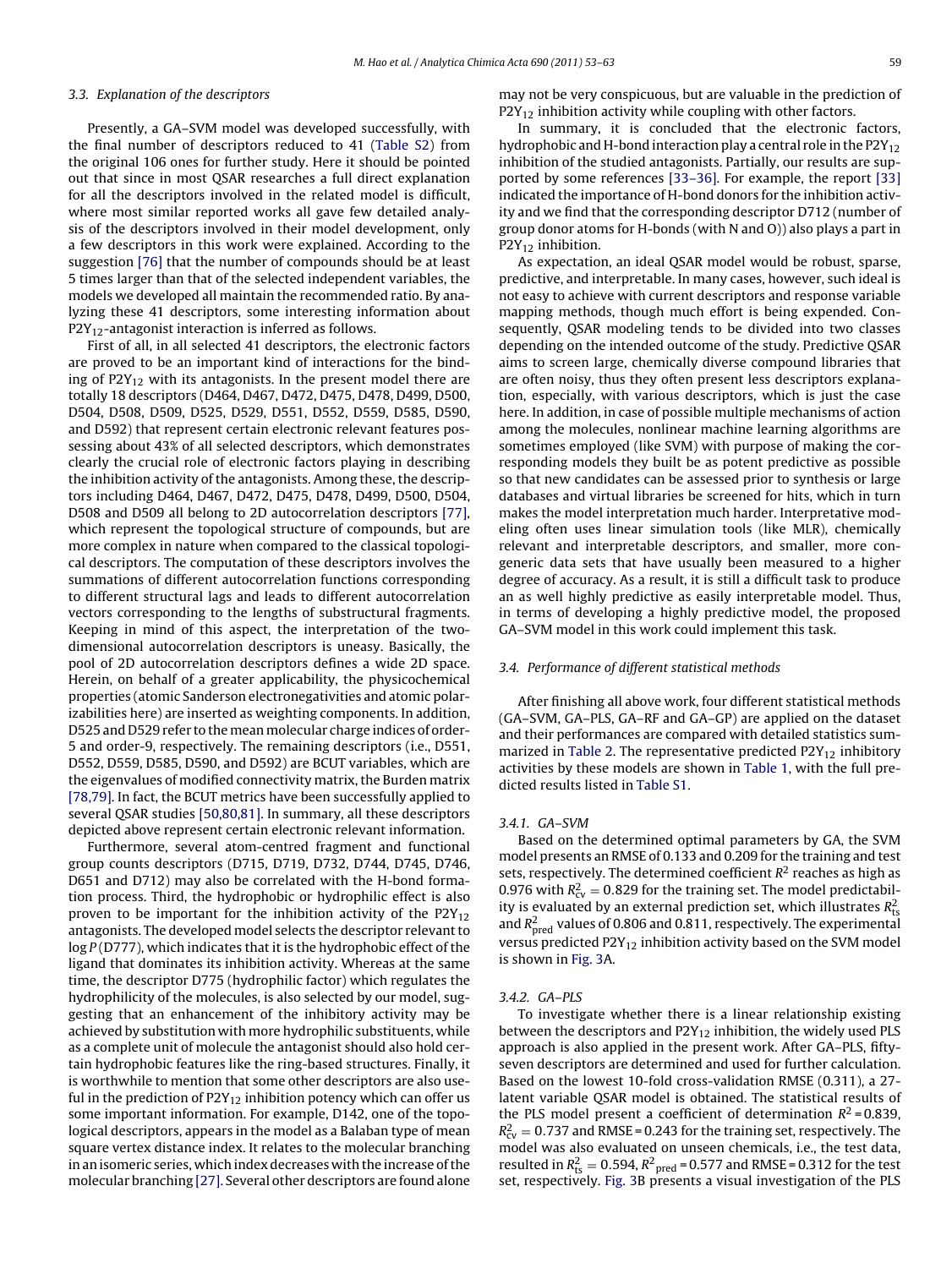# <span id="page-7-0"></span>**Table 2**

Performance comparison between GA–SVM, GA–PLS, GA–RF and GA–GP models.

| Model   | Calibration set |                |             | Prediction set    |                   |             |  |
|---------|-----------------|----------------|-------------|-------------------|-------------------|-------------|--|
|         | $R^2$           | $R_{\rm cv}^2$ | <b>RMSE</b> | $R_{\text{ts}}^2$ | $n_{\text{pred}}$ | <b>RMSE</b> |  |
| GA-SVM  | 0.976           | 0.829          | 0.133       | 0.806             | 0.811             | 0.209       |  |
| GA-PLS  | 0.839           | 0.737          | 0.243       | 0.594             | 0.577             | 0.312       |  |
| $GA-RF$ | 0.966           | 0.750          | 0.128       | 0.745             | 0.739             | 0.245       |  |
| $GA-GP$ | 0.877           | 0.737          | 0.234       | 0.783             | 0.764             | 0.234       |  |



Fig. 3. The predicted versus the actual pIC<sub>50</sub> values for the P2Y<sub>12</sub> antagonists. (A) GA–SVM model; (B) GA–PLS model; (C) GA–RF model; and (D) GA–GP model.

scatter plot for predicted versus experimental  $plC_{50}$  values of the training and test sets. In a word, PLS generates a relatively poor QSAR model for these  $P2Y_{12}$  antagonists.

# 3.4.3. GA–RF

Random forest effectively has only one tuning parameter,  $m_{\text{try}}$ . Since in the present work, there are 38 variables to be selected by GA as the optimal subset of descriptors, the  $m_{\text{try}}$  value is tried from 1 to 38, the optimal one of which is determined also by the 10-fold cross-validation RMSE (0.309). Thus, RF results are obtained based on the optimal  $m_{\text{try}}$  (=12) and 500 trees in the forest. For the training and test sets, the RMSE values of 0.128 and 0.245, a coefficient of determination, the  $R^2$  of 0.966 are obtained. In addition, the  $R^2$ <sub>cv</sub> is 0.750 and the  $R^2_{\text{ts}}$  and  $R^2_{\text{pred}}$  for the test set are 0.745 and 0.739, respectively. Fig. 3C shows the performance of the RF model for the data sets.

### 3.4.4. GA–GP

The Gaussian process method, based on clearly defined statistical principles which is easily programmed [\[66\], i](#page-9-0)s also adopted to predict the P2Y<sub>12</sub> inhibition activity. It can be noted that 44 descriptors are determined finally to build the optimal GP model. The optimal inverse kernel width for the Radial Basis kernel function (sigma) finally fixes to 0.020 based on the sigest function included in the R package kernlab. The resulting GP model gives statistical results of  $R^2$ , RMSE,  $R_{\text{cv}}^2$  values of 0.877, 0.234, 0.737 for the training set, and  $R^2_{\text{ts}} = 0.783$ ,  $R^2_{\text{pred}} = 0.764$ , RMSE = 0.234 for the test set, respectively. Fig. 3D depicts the scatter plot of the GP model based on the current dataset.

#### 3.5. Further tests on the external predictability

To believe firmly the performance of the prediction, the squared correlation coefficient values between the observed and predicted

**GA-PLS Model**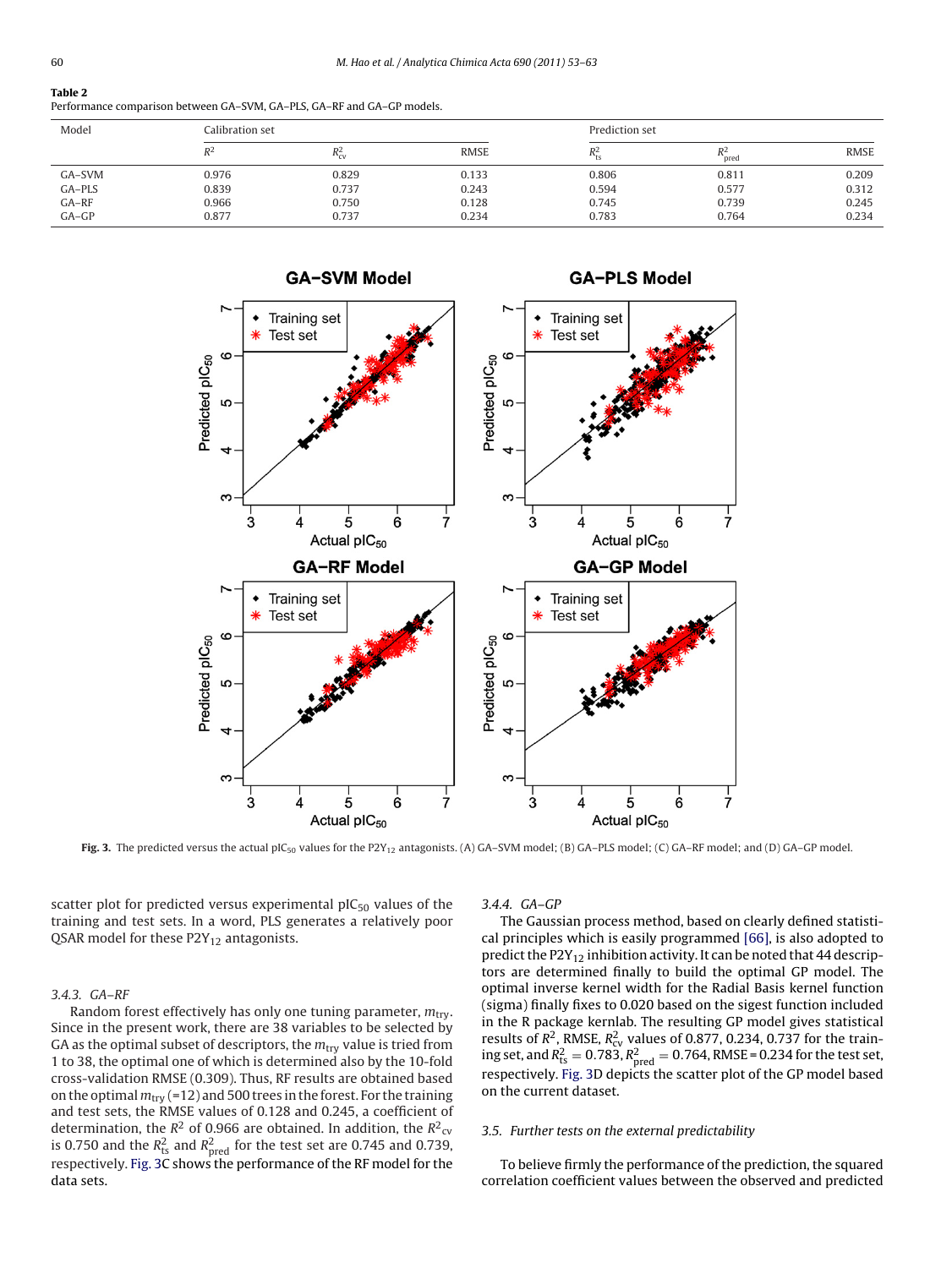#### **Table 3**

Comparison of the external predictability of GA–SVM, GA–PLS, GA–RF and GA–GP models for the prediction set.

| Model      | D <sub>2</sub> | D <sub>2</sub><br>$\mathbf{1}$ | $-R_0^2)/R^2$<br>$'R^2$ | D <sub>2</sub><br>$n_{m}$ |       |       |
|------------|----------------|--------------------------------|-------------------------|---------------------------|-------|-------|
| GA-SVM     | 0.806          | 0.792                          | 0.018                   | 0.710                     | 0.999 | 0.999 |
| GA-PLS     | 0.594          | 0.530                          | 0.108                   | 0.443                     | 0.993 | 1.004 |
| GA-RF      | 0.745          | 0.461                          | 0.381                   | 0.348                     | 0.996 | 1.002 |
| $G A - GP$ | 0.783          | 0.501                          | 0.361                   | 0.367                     | 0.994 | 1.004 |

#### **Table 4**

Comparison with and without Y-randomization check of the optimal GA–SVM model.

| Model     | Calibration set                |                |             | Prediction set     |             |             |  |
|-----------|--------------------------------|----------------|-------------|--------------------|-------------|-------------|--|
|           | D <sup>2</sup><br>$\mathbf{v}$ | DΖ<br>$n_{CV}$ | <b>RMSE</b> | D2<br>$\mathbf{A}$ | D2<br>"pred | <b>RMSE</b> |  |
| $GA-SVMa$ | 0.976                          | 0.829          | 0.133       | 0.806              | 0.811       | 0.209       |  |
| $GA-SVMb$ | 0.011                          | $-0.131$       | 0.696       | 0.039              | $-0.425$    | 0.571       |  |

<sup>a</sup> Without Y-randomization check.

<sup>b</sup> With Y-randomization check.

values of the test set compounds with intercept  $(R^2_{ts})$  and without intercept ( $R_0^2$ ) are also calculated. Table 3 presents the values of the parameters for all models in the present work. According to references [\[42,82–84\], m](#page-9-0)odels are considered acceptable if they satisfy all following conditions: (1)  $R_{\rm pred}^2 > 0.5$ , (2)  $R_{\rm ts}^2 > 0.6$ , and (3)  $R_0^2$  is close to  $R^2_{\text{ts}}$ , such that the  $[(R^2 - R_0^2)/R^2] < 0.1$  and  $0.85 \le k \le 1.15$ or  $0.85 \leq \tilde{k} \leq 1.15$ . When the observed values of the test set compounds (X axis) are plotted against the predicted values of the compounds (Y axis) with the intercept set to zero, slope of the fitted line gives the value of  $k$  and interchange of the axes gives the value of  $k'$  respectively. All the models (except the SVM one) have not satisfied the requirement of the value of ( $R^2_{\rm ts} - R^2_{\rm o}$ )/ $R^2_{\rm ts}$  being less than 0.1.

Previous report [\[85\]](#page-10-0) has illustrated that the  $R^2_{\ \, {\rm pred}}$  may not truly reflect the predictive capability of a model on a new dataset. Also, the squared regression coefficient ( $R^2_{\text{ts}}$ ) between the observed and predicted values of the test set compounds does not necessarily mean that the predicted values are very near to the observed activities (as there may be considerable numerical difference between the values though maintaining an overall good inter-correlation). To better evaluate the external predictive capacity of a model a modified  $R^2$  term  $(R_{\rm m}^2)$  is been defined as follows [\[86\]:](#page-10-0)

$$
R_{\rm m}^2 = R_{\rm ts}^2 \times (1 - \left| \sqrt{R_{\rm ts}^2 - R_0^2} \right|) \tag{12}
$$

In case of good external prediction capacity, predicted values will be very close to the observed ones and thus the  $R_{ts}^2$  value will be very near to the  $R_0^2$  one. In the best case  $R_{\rm m}^2$  may be equal to  $R_{\rm ts}^2$ , whereas in the worst case  $R_{\rm m}^2$  value could be zero. Here, the three models (i.e., PLS, RF and GP) are all less than the recommended value (0.5). Only the SVM model achieves a best  $R_{\rm m}^2$  value of 0.710.

#### 3.6. Comparison of different approaches

After the above discussion, it can be concluded that the developed SVM model based on the GA optimization on the parameters (C,  $\gamma$ ,  $\varepsilon$ ) and the descriptor subset outperforms all other three ones in terms of the statistics. Most importantly, this model has passed through every rigorous examinations, especially as it is the only one with an  $R_{\rm m}^2$  value larger than 0.5. In addition, the PLS model is observed uniformly less accurate both in the training and test sets when compared with other three models, suggesting that the linear relationship of this series of  $P2Y_{12}$  data set is not obvious compared to the nonlinear one ([Fig. 3](#page-7-0) and [Table 2\).](#page-7-0) Thirdly, though the performance of RF is better than GP in the training set, the external evaluation of the RF model gives worse results [\(Table 2\),](#page-7-0) thus proving the better generalization performance of the GP model than RF. In summary, in our modeling process the SVM illustrates the best performances, and is more suitable to achieve further prediction task for unknown  $P2Y_{12}$  antagonist data set.

## 3.7. Outlier test

Outliers from a QSAR are compounds that do not fit the model or are poorly predicted by it [\[87\]. M](#page-10-0)any reasons may exist for the presence of outliers in the dataset used for in silico modeling. Typically, some outliers are recognized as acting by a different mechanism of action from other molecules, which may be well modeled by QSAR techniques, and thus do not follow the general structure-activity rule established by this modeling. When performed correctly, the removal of outliers will allow for the development of stronger and more significant models, and the outlier test is therefore reasonable and necessary in the derived models. There are a variety of methods to highlight outliers including, at the most basic level, identifying those compounds with significantly high residuals from regression-based techniques. At present, since the proposed SVM model presents wonderful prediction ability over the others, only this one is checked to identify possible outliers. It can be observed that none of residuals in both the training and test sets is more than one log unit, illustrating that the SVM model is both a robust and predictive one. Thus it is reasonable to consider that there are no outliers in the present SVM model.

#### 3.8. Y-randomization check

Presently, the Y-randomization check [\[84\]](#page-10-0) is implemented for further assurance of the robustness of the optimal GA–SVM model. The dependent variable is randomly shuffled and a new QSAR model is developed using the original independent variable matrix. The new QSAR models (after several repetitions) are expected to possess low  $R_{\text{tr}}^2$ ,  $R_{\text{cv}}^2$ ,  $R_{\text{ls}}^2$ ,  $R_{\text{pred}}^2$  and high RMSE for the training and test sets, respectively. If the opposite happens, then an acceptable QSAR model cannot be obtained for the specific modeling method and data. In the current work, 500 times of Y-randomization checks are repeated and the ended results are compared with those prediction statistics without such checks, with the average values reported in Table 4. As shown in this table, the correlation coefficients have a significant decline while the RMSE values sharply increase, which indicates that the proposed GA–SVM model is not due to a chance correlation.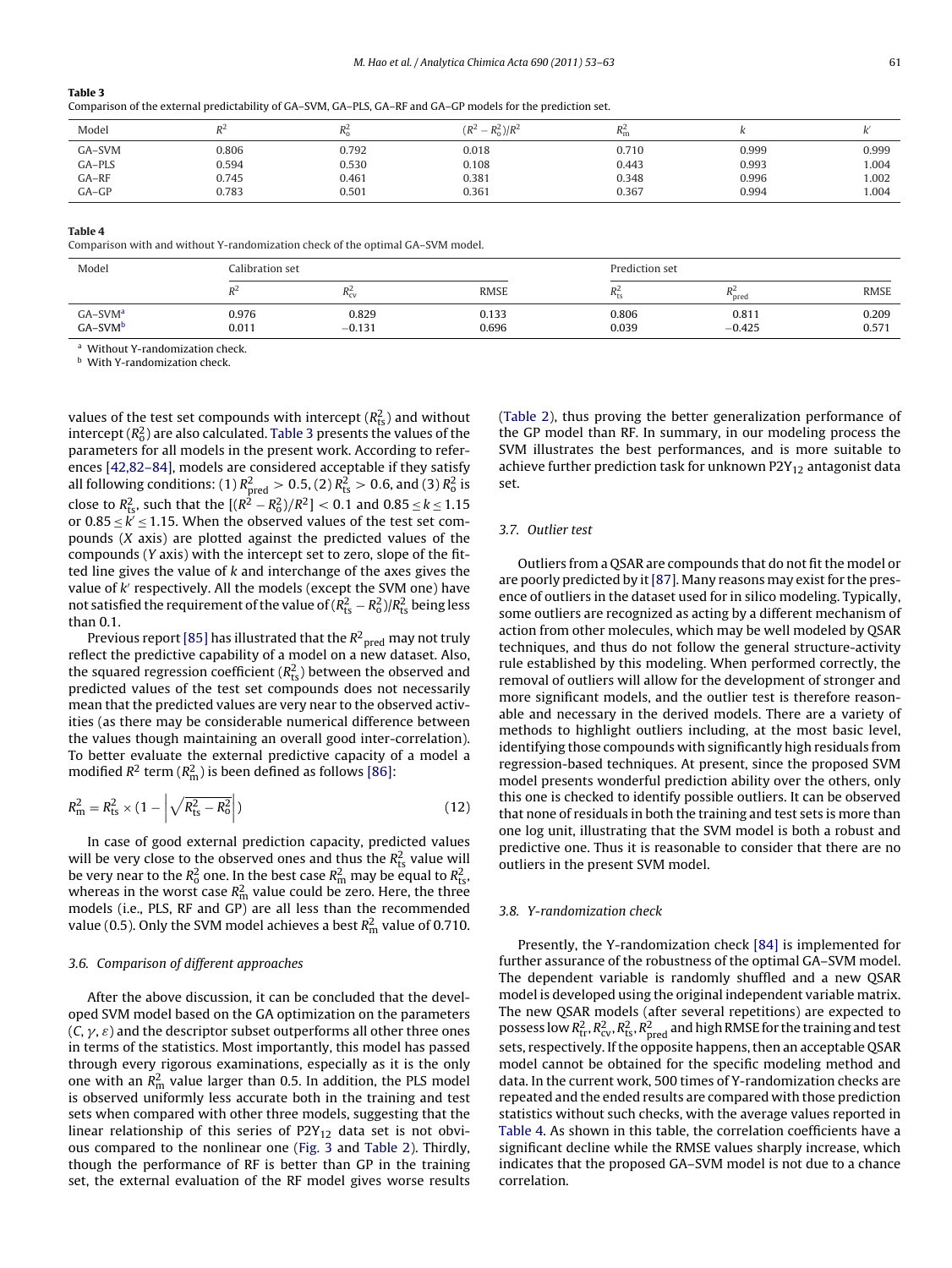#### <span id="page-9-0"></span>**4. Conclusion**

In the present work, we have developed a GA–SVM method as efficient tool for simultaneous parameters optimization and descriptor subset selection. As far as we know, there is still no similar research reported up to now that carried out such simultaneous feature selection and the parameters optimization (not only C,  $\gamma$ but also  $\varepsilon$ ) for SVM regression analysis. In addition, this is also the first QSAR study for the prediction of an unusually large dataset of 364 P2 $Y_{12}$  antagonists with diversity of structures by using the proposed GA–SVM.

In addition, three other widely used approaches including the PLS, RF and GP are also employed combined with GA on the dataset and the models they established are compared with the GA–SVM model in terms of several rigorous evaluation criteria. As a result, the GA–SVM model has gone throughout all rigorous examinations suggested by all relating references [42,83–85], with the best qualities and generalization capabilities than the other approaches, demonstrating its feasibility and reliability to derive highly predictive model for  $P2Y_{12}$  antagonists. Results from the GA–SVM model also suggest that the electronic factors, hydrophobic and H-bond interaction play a central role in the  $P2Y_{12}$  inhibition. Thus, the proposed models may provide an insight into some instructions for further synthesis of highly potent  $P2Y_{12}$  antagonists and should be useful for the predictive tasks to screen for new and potent  $P2Y_{12}$ antagonists in early drug development.

#### **Acknowledgements**

The authors are very grateful to the University of Sheffield for access to the genetic algorithm tool box. The authors also thank the R Development Core Team for affording the free R2.10 software. We would like to thank Professor Chih-Jen Lin (National Taiwan University) for kindly allowing us to use LibSVM.

#### **Appendix A. Supplementary data**

Supplementary data associated with this article can be found, in the online version, at [doi:10.1016/j.aca.2011.02.004.](http://dx.doi.org/10.1016/j.aca.2011.02.004)

#### **References**

- [1] H. Horiuchi, Ann. Med. 38 (2006) 162–172.
- [2] N. Turner, J. Moake, L. McIntire, Blood 98 (2001) 3340–3345.
- [3] J. Remijn, Y. Wu, E. Jeninga, M. IJsseldijk, G. van Willigen, P. de Groot, J. Sixma, A. Nurden, P. Nurden, Arterioscler. Thromb. Vasc. Biol. 22 (2002) 686–691.
- [4] C. Gachet, Thromb. Haemost. 86 (2001) 222-232.
- [5] R. Nicholas, Mol. Pharmacol. 60 (2001) 416–420.
- [6] C. Léon, C. Ravanat, M. Freund, J. Cazenave, C. Gachet, Arterioscler. Thromb. Vasc. Biol. 23 (2003) 1941–1947.
- [7] G. Hollopeter, H. Jantzen, D. Vincent, G. Li, L. England, V. Ramakrishnan, R. Yang, P. Nurden, A. Nurden, D. Julius, Nature 409 (2001) 202–207.
- [8] T. Meadows, D. Bhatt, Circ. Res. 100 (2007) 1261–1275.
- [9] P. Gurbel, K. Bliden, B. Hiatt, C. O'Connor, Circulation 107 (2003) 2908–2913.
- [10] B. Springthorpe, A. Bailey, P. Barton, T. Birkinshaw, R. Bonnert, R. Brown, D. Chapman, J. Dixon, S. Guile, R. Humphries, Bioorg. Med. Chem. Lett. 17 (2007) 6013–6018.
- [11] D. Agrafiotis, D. Bandyopadhyay, J. Wegner, H. van Vlijmen, J. Chem. Inf. Model. 47 (2007) 1279–1293.
- [12] X. Sun, Y. Li, X. Liu, J. Ding, Y. Wang, H. Shen, Y. Chang, Mol. Divers. 12 (2008) 157–169.
- [13] J. Serra, E. Thompson, P. Jurs, Chem. Res. Toxicol. 16 (2003) 153–163.
- [14] S. Doniger, T. Hofmann, J. Yeh, J. Comput. Biol. 9 (2002) 849–864.
- [15] Y. Wang, Y. Li, S. Yang, L. Yang, J. Chem. Inf. Model. 45 (2005) 750–757. [16] H. Hong, Q. Xie, W. Ge, F. Qian, H. Fang, L. Shi, Z. Su, R. Perkins, W. Tong, J. Chem. Inf. Model. 48 (2008) 1337–1344.
- 
- [17] M. Hao, Y. Li, Y. Wang, S. Zhang, Int. J. Mol. Sci. 11 (2010) 3413–3433. [18] Y. Wang, Y. Li, J. Ding, Y. Chang, Mol. Divers. 12 (2008) 93–102.
- [19] Y. Wang, Y. Li, B. Wang, Int. J. Mol. Sci. 8 (2007) 166–179.
- 
- [20] Z. Wang, Y. Li, C. Ai, Y. Wang, Int. J. Mol. Sci. 11 (2010) 3434–3458. [21] V. Svetnik, A. Liaw, C. Tong, J.C. Culberson, R.P. Sheridan, B.P. Feuston, J. Chem. Inf. Comput. Sci. 43 (2003) 1947–1958.
- [22] O. Obrezanova, M. Segall, J. Chem. Inf. Model. 50 (2010) 1053–1061.
- [23] P. Zhou, X. Chen, Y. Wu, Z. Shang, Amino Acids 38 (2010) 199–212.
- [24] Y. Li, Y. Wang, J. Ding, Y. Wang, Y. Chang, S. Zhang, QSAR Comb. Sci. 28 (2009) 396–405.
- [25] M. Pontes, R. Galvãob, M. Araújo, P. Moreira, O. Neto, G. Joséa, T. Saldanha, Chemom. Intell. Lab. Syst. 78 (2005) 11–18.
- [26] G. Bakken, P. Jurs, J. Med. Chem. 43 (2000) 4534–4541.
- [27] E. Pourbasheer, S. Riahi, M. Ganjali, P. Norouzi, Eur. J. Med. Chem. 45 (2010) 1087–1093.
- [28] I. Guyon, J. Weston, S. Barnhill, V. Vapnik, Mach. Learn. 46 (2002) 389–422.
- [29] K. Hasegawa, Y. Miyashita, K. Funatsu, J. Chem. Inf. Comput. Sci. 37 (1997) 306–310.
- [30] O. Deeb, B. Hemmateenejad, A. Jaber, R. Garduno-Juarez, R. Miri, Chemosphere 67 (2007) 2122–2130.
- [31] D.F. Cook, C.T. Ragsdale, R.L. Major, Eng. Appl. Artif. Intell. 13 (2000) 391–396.
- [32] C. Huang, C. Wang, Expert. Syst. Appl. 31 (2006) 231–240.
- [33] J.J. Parlow, M.W. Burney, B.L. Case, T.J. Girard, K.A. Hall, P.K. Harris, R.R. Hiebsch, R.M. Huff, R.M. Lachance, D.A. Mischke, S.R. Rapp, R.S. Woerndle, M.D. Ennis, J. Med. Chem. 53 (2010) 2010–2037.
- [34] J.J. Parlow, M.W. Burney, B.L. Case, T.J. Girard, K.A. Hall, R.R. Hiebsch, R.M. Huff, R.M. Lachance, D.A. Mischke, S.R. Rapp, R.S. Woerndle, M.D. Ennis, Bioorg. Med. Chem. Lett. 19 (2009) 4657–4663.
- [35] J.J. Parlow, M.W. Burney, B.L. Case, T.J. Girard, K.A. Hall, R.R. Hiebsch, R.M. Huff, R.M. Lachance, D.A. Mischke, S.R. Rapp, R.S. Woerndle, M.D. Ennis, Bioorg. Med. Chem. Lett. 19 (2009) 6148–6156.
- [36] J.J. Parlow, M.W. Burney, B.L. Case, T.J. Girard, K.A. Hall, P.K. Harris, R.R. Hiebsch, R.M. Huff, R.M. Lachance, D.A. Mischke, S.R. Rapp, R.S. Woerndle, M.D. Ennis, Bioorg. Med. Chem. Lett. 20 (2010) 1388–1394.
- B. Hemmateenejad, M. Elyasi, Anal. Chim. Acta 646 (2009) 30-38.
- [38] B. Hemmateenejad, M. Safarpour, A. Mehranpour, Anal. Chim. Acta 535 (2005) 275–285.
- [39] S. Macho, A. Rius, M. Callao, M. Larrechi, Anal. Chim. Acta 445 (2001) 213–220.
- [40] D.-S. Cao, Q.-S. Xu, Y.-Z. Liang, X. Chen, H.-D. Li, J. Chemom. 24 (2010) 584–595.
- [41] B. Hemmateenejad, K. Javadnia, M. Elyasi, Anal. Chim. Acta 592 (2007) 72–81.
- [42] A. Golbraikh, A. Tropsha, J. Comput. Aided Mol. Des. 16 (2002) 357–369.
- [43] W. Wu, B. Walczak, D.L. Massart, S. Heuerding, F. Erni, I.R. Last, K.A. Prebble, Chemom. Intell. Lab. Syst. 33 (1996) 35–46.
- [44] L.F. Capitán-Vallvey, N. Navas, M. del Olmo, V. Consonni, R. Todeschini, Talanta 52 (2000) 1069–1079.
- [45] R.K.H. Galvão, M.C.U. Araujo, G.E. José, M.J.C. Pontes, E.C. Silva, T.C.B. Saldanha, Talanta 67 (2005) 736–740.
- [46] Y. Zhao, M. Abraham, A. Ibrahim, P. Fish, S. Cole, M. Lewis, M. de Groot, D. Reynolds, J. Chem. Inf. Model. 47 (2007) 170–175.
- [47] ISIS Draw 2.3, MDL Information Systems, Inc.
- [48] M. Taha, A. Qandil, D. Zaki, M. AlDamen, Eur. J. Med. Chem. 40 (2005) 701–727.
- [49] P. Mazzatorta, M.T.D. Cronin, E. Benfenati, QSAR Comb. Sci. 25 (2006) 616–628.
- [50] H. Gao, J. Chem. Inf. Comput. Sci. 41 (2001) 402–407.
- [51] M.H. Fatemi, M. Jalali-Heravi, E. Konuze, Anal. Chim. Acta 486 (2003) 101–108. [52] D. Goldberg, Genetic Algorithms in Search, Optimization, and Machine Learn-
- ing, Addison-Wesley, Reading, MA, 1989. [53] L. Davis, M. Mitchell, Handbook of Genetic Algorithms, Van Nostrand Reinhold,
- New York, 1991.
- [54] J. Holland, Adaptation in Natural and Artificial Systems, MIT Press, Cambridge, MA, 1992.
- [55] V. Vapnik, Statistical Learning Theory, Wiley, New York, 1998.
- [56] S. Riahi, E. Pourbasheer, R. Dinarvand, M.R. Ganjali, P. Norouzi, Chem. Biol. Drug Des. 72 (2008) 205–216.
- H. Li, Y. Liang, Q. Xu, Chemom. Intell. Lab. Syst. 95 (2009) 188-198.
- [58] C.C. Chang, C.J. Lin, LIBSVM: A Library for Support Vector Machines, 2001, [http://www.csie.ntu.edu.tw/](http://www.csie.ntu.edu.tw/~cjlin/libsvm)∼cjlin/libsvm.
- [59] H. Liu, R. Zhang, X. Yao, M. Liu, Z. Hu, B. Fan, Anal. Chim. Acta 525 (2004) 31–41.
- [60] J.M. Luco, J. Chem. Inf. Comput. Sci. 39 (1999) 396-404.
- [61] S. Wold, Technometrics 20 (1978) 397–405.
- [62] R. Wehrens, B.H. Mevik, Partial Least Squares Regression (PLSR) and Principal Component Regression (PCR), 2007, [http://cran.r-project.](http://cran.r-project.org/web/packages/pls/index.html) org/web/packages/pls/index.html.
- [63] L. Breiman, Mach. Learn. 45 (2001) 5–32.
- [64] A. Liaw, M. Wiener, Breiman and Cutler's Random Forests for Classification and Regression, 2010, [http://cran.r-project.org/web/packages/](http://cran.r-project.org/web/packages/randomForest/index.html) randomForest/index.html.
- [65] C.E. Rasmussen, C.K.I. Williams, Gaussian Processes for Machine Learning, MIT Press, Cambridge, MA, 2006.
- [66] F. Burden, J. Chem. Inf. Comput. Sci. 41 (2001) 830–835.
- [67] D. Enot, R. Gautier, J. Marouille, SAR QSAR Environ. Res. 12 (2001) 461–469.
- [68] P. Tiño, I.T. Nabney, B.S. Williams, J. Lösel, Y. Sun, J. Chem. Inf. Comput. Sci. 44 (2004) 1647–1653.
- [69] A. Schwaighofer, T. Schroeter, S. Mika, J. Laub, A. Ter Laak, D. Sülzle, U. Ganzer, N. Heinrich, K. Müller, J. Chem. Inf. Model. 47 (2007) 407–424.
- [70] T. Schroeter, A. Schwaighofer, S. Mika, A. Ter Laak, D. Suelzle, U. Ganzer, N. Heinrich, K. Müller, ChemMedChem 2 (2007) 1265–1267.
- [71] O. Obrezanova, G. Csányi, J.M.R. Gola, M.D. Segall, J. Chem. Inf. Model. 47 (2007) 1847–1857.
- [72] T. Chen, J. Morris, E. Martin, Chemom. Intell. Lab. Syst. 87 (2007) 59–71.
- [73] A. Karatzoglou, A. Smola, K. Hornik, Kernlab: Kernel-based Machine Learning Lab, 2010, [http://cran.r-project.org/web/packages/kernlab/index.html.](http://cran.r-project.org/web/packages/kernlab/index.html)
- [74] V. Svetnik, T. Wang, C. Tong, A. Liaw, R.P. Sheridan, Q.H. Song, J. Chem. Inf. Model. 45 (2005) 786–799.